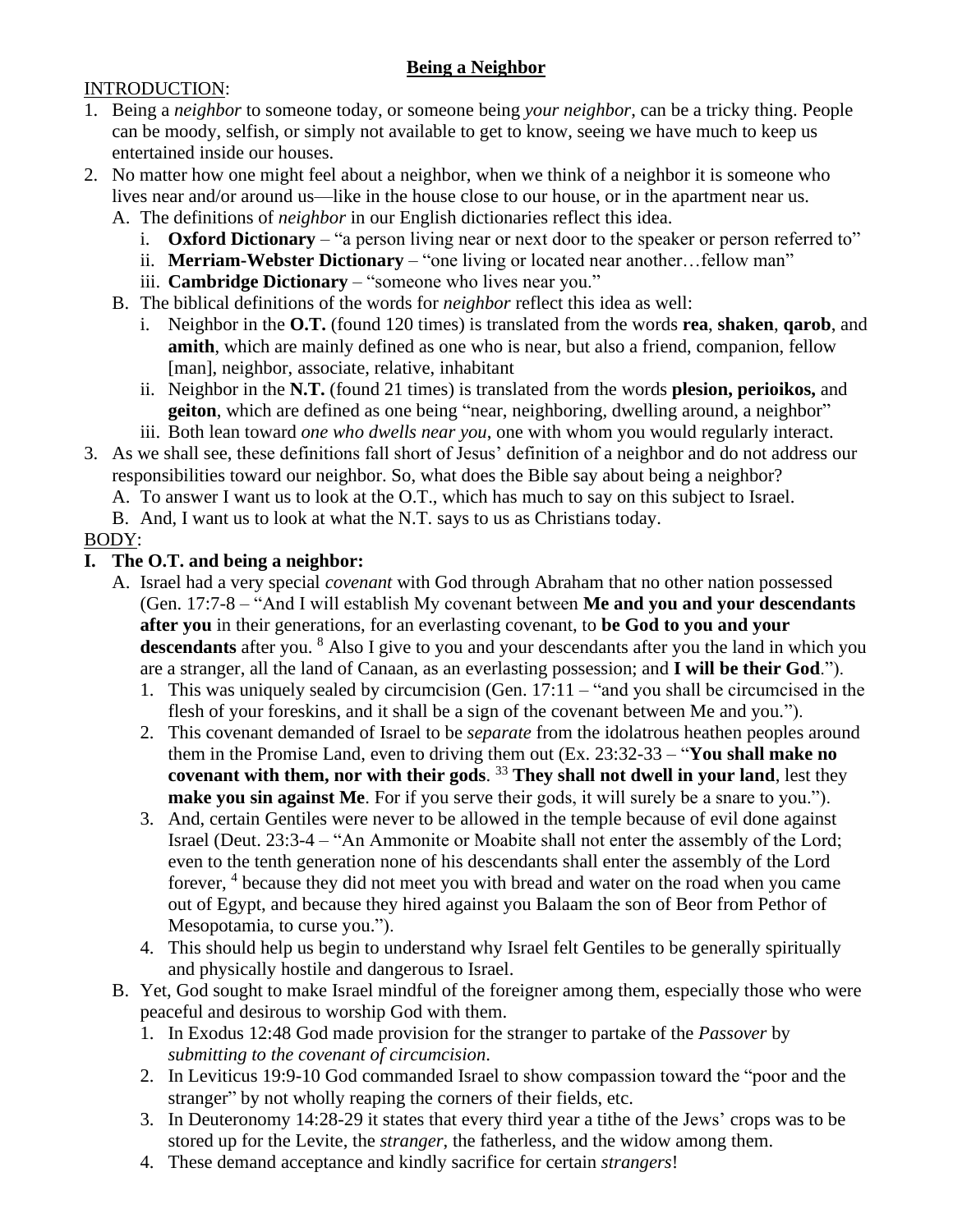- 5. The foundation of these commands and a even greater demand was that Israel had been *strangers* in Egypt (Lev. 19:33-34 – "And if a stranger dwells with you in your land, you shall not mistreat him.  $34$  The stranger who dwells among you shall be to you as one born among you, and you shall **love him as yourself**; for you were strangers in the land of Egypt: I am the Lord your God.").
- 6. The difference in treatment of *strangers among them* as opposed to the *idolaters/heathen people of the land* caused Israel to generally assume this *stranger* was a *proselyte to Judaism*.
- C. To add to this, the O.T.'s *overall emphasis* on *neighborliness* appears to refer to that shown *between fellow Jews* (Lev. 19:16-18 – "You shall not go about as a **slanderer among your people**, and you are not to act against the life of your neighbor; I am the Lord. <sup>17</sup> 'You shall not hate your **fellow countryman** in your heart; you may surely reprove your **neighbor**, but shall not incur sin because of him. <sup>18</sup> You shall not take vengeance, nor bear any grudge against the **sons of your people**, but you **shall love your neighbor as yourself**; I am the Lord.").
	- 1. There were special commands concerning their neighbor, which referred to their *fellow Jew* and not to the stranger/foreigner among them.
		- a. Every seven years the Jew had to release his *fellow Jew* from his debts, *which didn't apply to strangers* (Deut. 15:1-3 – "At the end of every seven years you shall grant a release of debts. <sup>2</sup> And this is the form of the release: Every creditor who has lent anything to his **neighbor** shall release it; he shall not require it of his neighbor or his brother, because it is called the Lord's release. <sup>3</sup> **Of a foreigner you may require it**; but you shall give up your claim to what is owed by your **brother**").
		- b. Economical responsibilities that didn't apply to strangers (Deut. 23:19-20 "You shall not charge interest to your **brother**—interest on money or food or anything that is lent out at interest. <sup>20</sup> **To a foreigner you may charge interest**, but to your brother you shall not charge interest, that the Lord your God may bless you in all to which you set your hand in the land which you are entering to possess.").
	- 2. It is not hard to see why when the Jew read commands related to their *neighbor* they believed these to refer to their relationship with their fellow Jew.
		- a. True of ethical commands (Deut. 5:20-21 "You shall not bear false witness against your **neighbor**. <sup>21</sup> You shall not covet your **neighbor's** wife; and you shall not desire your **neighbor's** house, his field, his male servant, his female servant, his ox, his donkey, or anything that is your **neighbor's**.").
		- b. True of commands concerning your neighbor's goods and sharing (Deut. 23:24-25 "When you come into your neighbor's vineyard, you may eat your fill of grapes at your pleasure, but you shall not put any in your container. <sup>25</sup> When you come into your neighbor's standing grain, you may pluck the heads with your hand, but you shall not use a sickle on your neighbor's standing grain.")
		- c. This doesn't mean an Israelite could be a false witness against a stranger, or covet his wife, house, etc., seeing Lev. 19:34 says *to love the stranger as yourself*.
		- d. But it may help us understand why Jesus said it was taught in Israel, "You shall love your neighbor and hate your enemy" (Matt. 5:43). And, their reasoning toward Gentiles might also explain our feelings about certain wicked/immoral people in our government/world!
	- 3. In any case, O.T. neighborly requirements were very demanding upon the Israelite.

# **II. The N.T. and being a neighbor:**

- A. The Good Samaritan (Lk. 10:25-37).
	- 1. It was given in answer to a lawyer seeking to test Jesus (Luke  $10:25-28$  "And a lawyer stood up and put Him to the test, saying, "Teacher, what shall I do to inherit eternal life?"  $^{26}$ And He said to him, "What is written in the Law? How does it read to you?" <sup>27</sup> And he answered, "You shall love the Lord your God with all your heart, and with all your soul, and with all your strength, and with all your mind; and your neighbor as yourself." <sup>28</sup> And He said to him, "You have answered correctly; do this and you will live.").
		- a. Jesus' approach sidestepped any possible controversy by requiring *him* to answer.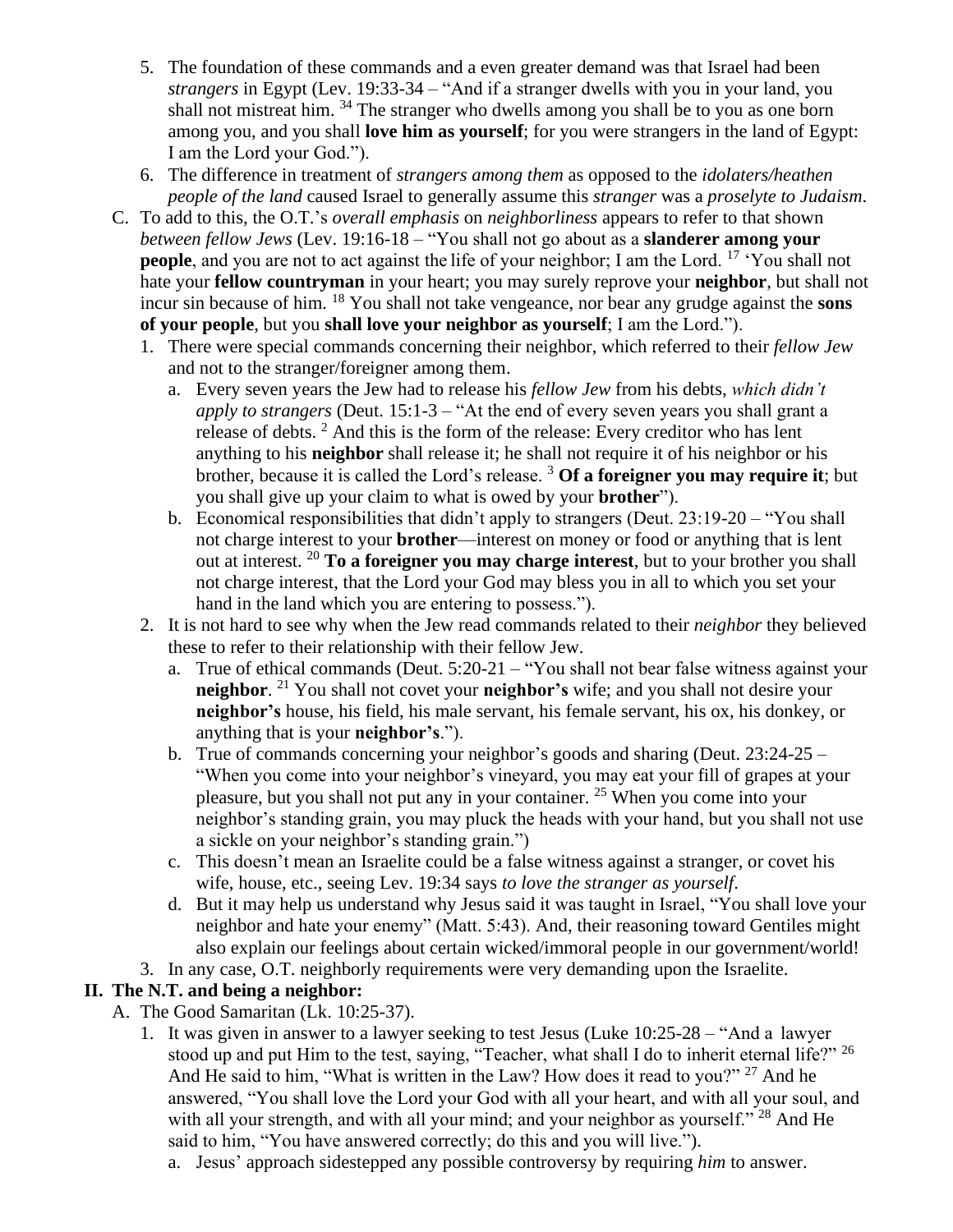- b. Jesus agreed with his answer and encouraged him to do as he had answered.
- 2. So, the lawyer sought to *justify/vindicate* himself before Jesus and others and asked, "And who is my neighbor?" (10:29). He may have done this because...
	- a. He looked foolish/dishonorable by asking a question he already knew the answer to.
	- b. His answer presented *broader obligations* toward others than he accepted, as was true of Jews concerning *loving strangers as oneself* verses treatment of heathens (Lev. 19:34,18).
- 3. Jesus answers with the *good Samaritan* (Luke 10:30-37 "Jesus replied and said, "A man was going down from Jerusalem to Jericho, and fell among robbers, and they stripped him and beat him, and went away leaving him half dead. <sup>31</sup> And by chance a priest was going down on that road, and when he saw him, he passed by on the other side. <sup>32</sup> Likewise a Levite also, when he came to the place and saw him, passed by on the other side. <sup>33</sup> But a Samaritan, who was on a journey, came upon him; and when he saw him, he felt compassion,  $34$  and came to him and bandaged up his wounds, pouring oil and wine on them; and he put him on his own beast, and brought him to an inn and took care of him. <sup>35</sup> On the next day he took out two denarii and gave them to the innkeeper and said, 'Take care of him; and whatever more you spend, when I return I will repay you.' <sup>36</sup> Which of these three do you think proved to be a neighbor to the man who fell into the robbers' hands?" <sup>37</sup> And he said, "The one who showed mercy toward him." Then Jesus said to him, "Go and do the same.").
	- a. Jesus shows that the Jewish limitations placed on "neighbor" were artificial!
		- i. Who *is one's neighbor* is not determined by whether one is Jew or Gentile (or one's brethren in Christ), but whether one is in need.
		- ii. Who *one's neighbor is* isn't determined by locality—this was a man on a road.
		- iii. Who acts as *a neighbor* is anyone (i.e., a despised half-blood, unclean, Samaritan) who is *willing to show compassion/mercy* to one in need!
		- iv. This lawyer asked "who is my neighbor?," while Jesus asked *who was a neighbor* to a neighbor? One acted on *external identification*, true neighbors on an *internal decision* to be a neighbor no matter who the neighborliness is bestowed upon!
	- b. Don't miss the extensive demands neighborliness puts on us.
		- i. Being a neighbor meant that the Samaritan *went to him in need* (he *did not live near him*), cleaned and bound his wounds, put him on his beast, took him to an inn, took care of him, and was out a *great deal more expense* to insure his recovery!
			- 1) It frightens me to honestly think of who in this lesson I am more aligned with!
			- 2) Am I willing to be the kind of neighbor Jesus describes here, showing the kind of sacrificial love this Samaritan showed to one he didn't even know?
		- ii. To help motivate us, remember that the Good Samaritan was the final answer to not only "who is my neighbor," but "what shall I do to inherit eternal life" (Lk. 10:25).
- B. Neighborly responsibilities of a Christians:
	- 1. As was true of Israel, Christians must love their neighbor as themselves (Gal. 5:13-14 "For you, brethren, have been called to liberty; only do not *use* liberty as an opportunity for the flesh, but **through love serve one another**. **<sup>14</sup>**For all the law is fulfilled in one word, *even* in this: "**You shall love your neighbor as yourself**.").
		- a. Let that requirement sink in and ask yourself if you truly love anyone besides ourselves as ourselves!
		- b. How hard it truly is for the selfish human spirit to love a neighbor as we do ourselves!
		- c. I know there is much work in my life to be done here and I hope by God's grace that he will bless me with enough time and mercy to achieve this.
	- 2. A neighbor does no harm to a neighbor (Rom. 13:10 "Love does no harm to a neighbor; therefore love *is* the fulfillment of the law.").
		- a. This must affect our words about others, especially about our brethren (James 4:11 "Do not speak evil of one another, brethren. He who speaks evil of a brother and judges his brother, speaks evil of the law and judges the law. But if you judge the law, you are not a doer of the law but a judge.").